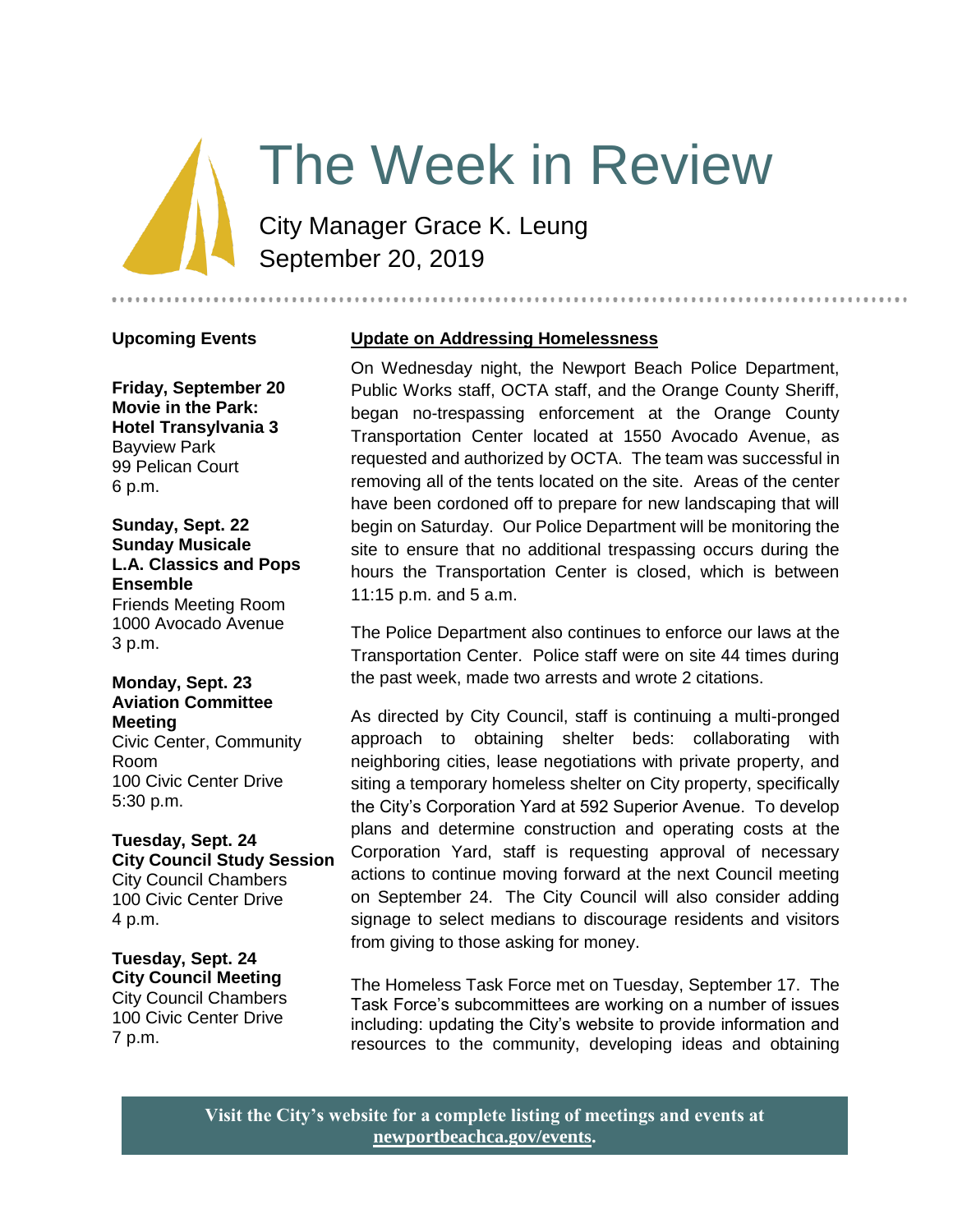#### **Wednesday, Sept. 25 NB Restaurant Assoc. BID Meeting**

NB & Co. Offices 1600 Newport Center Drive, Suite 120 9:30 a.m.

#### **Wednesday, Sept. 25 General Plan Steering Committee Meeting**

City Hall, City Council Chambers 100 Civic Center Dr. 6 p.m.

#### **Thursday, September 26 Corona del Mar BID Board Meeting**

City Hall, Corona del Mar Conference Room (Bay1E) 100 Civic Center Dr. 7:30 a.m.

#### **Thursday, Sept. 26 Zoning Administrator Mtg.**

City Hall, Corona del Mar Conference Room (Bay1E) 100 Civic Center Dr. 3 p.m.

#### **Sunday, October 6 Fire Department Open House**

Fire Station 7 20401 Acacia Street 11  $a.m. - 2 p.m.$ 

#### **Monday, October 14 City Council Ad Hoc Committee on Election Reform Public Input Meeting**

[Proposed NBMC Revisions](https://www.newportbeachca.gov/Home/Components/Calendar/Event/58174/72?curm=10&cury=2019) Friends Room, Central

Library 1000 Avocado Avenue 5 p.m. – 6 p.m.

funding for Permanent Supportive Housing as part of the long term solution, and understanding our homeless population and how best to assist them off the streets permanently.

Should you have any questions or concerns, please contact Carol Jacobs, Assistant City Manager at 949-644-3313, [cjacobs@newportbeachca.gov](mailto:cjacobs@newportbeachca.gov) or Homeless Coordinator Natalie Basmaciyan at 949-718-1991 or [nbasmaciyan@newportbeachca.gov](mailto:nbasmaciyan@newportbeachca.gov)

#### **GPU Steering Committee Update**

The General Plan Update Steering Committee (GPUSC) met on Thursday, September 12, 2019, at Marina Park. There were several items on the agenda and this was the first meeting with our consultant, Kearns & West. Much of the discussion centered on the framework and timeline for the community engagement and outreach program called the *Listen & Learn*. The Listen & Learn includes intensive immersive outreach in the community beginning with a launch event scheduled for Saturday, October 26, 2019, and then progressing to workshops, pop-up events, stakeholder meetings, and a summit event in mid- to late 2020. Throughout the program, the community will have many opportunities to get involved and participate both in person and online with an innovative web platform.

The GPUSC also reviewed and gave direction on the design concepts for the branding and messaging, which will be refined and displayed at its next meeting.

The GPUSC will meet again on September 25, at 6 p.m. in the City Council Chambers to continue the discussion. Also on the agenda will be a presentation to update the GPUSC and the community on the latest developments in the Regional Housing Needs Assessment (RHNA) and what to expect moving forward. For additional information, the Committee's page is found [here.](https://www.newportbeachca.gov/government/departments/community-development/planning-division/general-plan-codes-and-regulations/general-plan-update/general-plan-update-steering-committee) You can also check out the General Plan Update webpage at [www.newportbeachca.gov/gpupdate.](http://www.newportbeachca.gov/gpupdate)

#### **Save the Date: October 26 – General Plan Launch Event**

On Saturday, October 26, 2019, the City will formally launch the Listen & Learn with an exciting family-friendly, community-wide event on the Civic Center green. The planning for this event is well underway and we have a lot of fun and informative things in store for the community. Stay tuned for more information to come!

#### **Regional Housing Needs Assessment (RHNA) Update**

On September 13, 2019, the public review and comment period ended regarding the Southern California Association of Governments' (SGAG) three proposed options for allocating the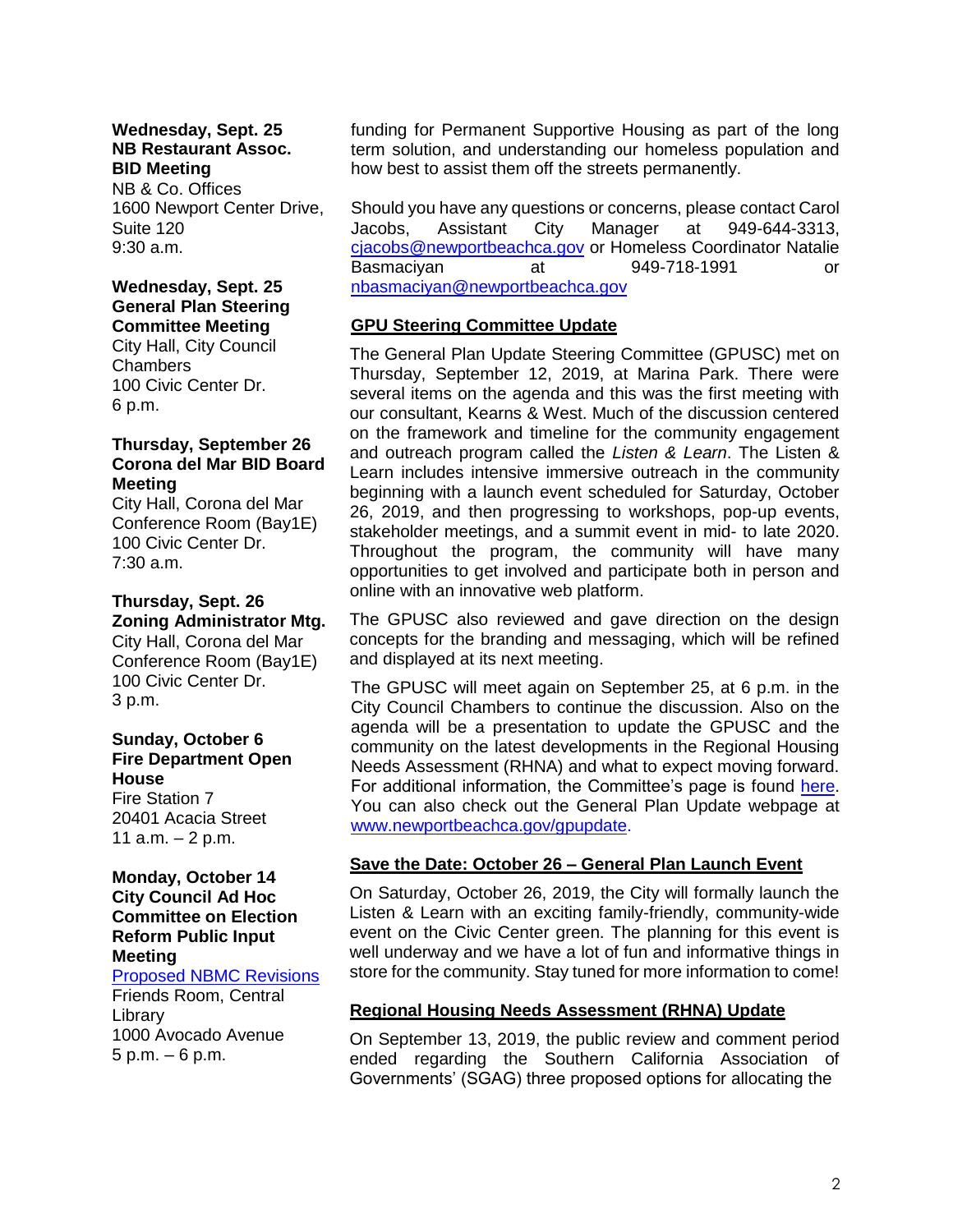regional housing needs determination. The City of Newport Beach submitted a comment letter opposing two options (Option 1 & 2) that fail to consider limitations local agencies may have in being able to accommodate additional housing, and allocate housing largely based on population without regard for local input. The City recommended selection of Option 3, with recommended modifications, as it is the only option based on local input. Option 3 as currently proposed would result in an allocation of 2,336 units for the City. Upcoming SCAG meetings related to the establishing a final RHNA methodology are provided below. Upon selection of a final RHNA Allocation Methodology by the Regional Council on November 7, SCAG staff will submit the selected methodology to the State Department of Housing and Community Development (HCD) for review and approval.

- September 23, 2019 Preview of SCAG Staff Recommended RHNA Allocation Methodology Workshop
- October 7, 2019 RHNA Subcommittee Meeting
- October 21, 2019 CEHD Committee Special Meeting
- November 7, 2019 Regional Council Regular Meeting

#### **Short Term Lodging – Stake Holder Meeting**

The Community Development staff hosted a community based stakeholder meeting to discuss proposed changes to the City's Short Term Lodging Ordinance. Approximately 50 members of the community attended the meeting and provided input and comments on the proposed changes. Some of the more important changes proposed are:

- 1. Establishing a maximum occupancy per dwelling unit to two people per bedroom plus two in the living room.
- 2. Requiring an onsite parking space for every STL unit.
- 3. Requiring signage to be posted on the outside of the dwelling unit providing 24-hour contact information and maximum occupancy.
- 4. A cap on the maximum number of STL Permits issued in the City to 50 percent of the number of hotel units available.
- 5. Require the online platform to not post illegal STL units.
- 6. Require the agent or platform to remit the transient occupancy tax to the City.
- 7. Loss of STL permit if reporting zero (\$0) T.O.T. for two consecutive years with the right for the property owner to reapply for an STL.
- 8. One-year suspension of the STL permit after three violations of the municipal code in a 12 month period.

Staff is preparing the proposed changes in an updated ordinance for City Council's consideration tentatively scheduled for October 22, 2019.

#### **Coastal Commission Meeting**

The City hosted the September California Coastal Commission meeting last week in the Council Chambers. The City's application for the restoration of about 11.3 acres of wetland and other coastal habitats in the mouth of Big Canyon was unanimously approved. The effort is in partnership with the Newport Bay Conservancy. Commissioners and coastal staff were very supportive of the project, which is the second of four phases. Commission staff also made a presentation about sea level rise affecting the Orange County coast. Through the City's certified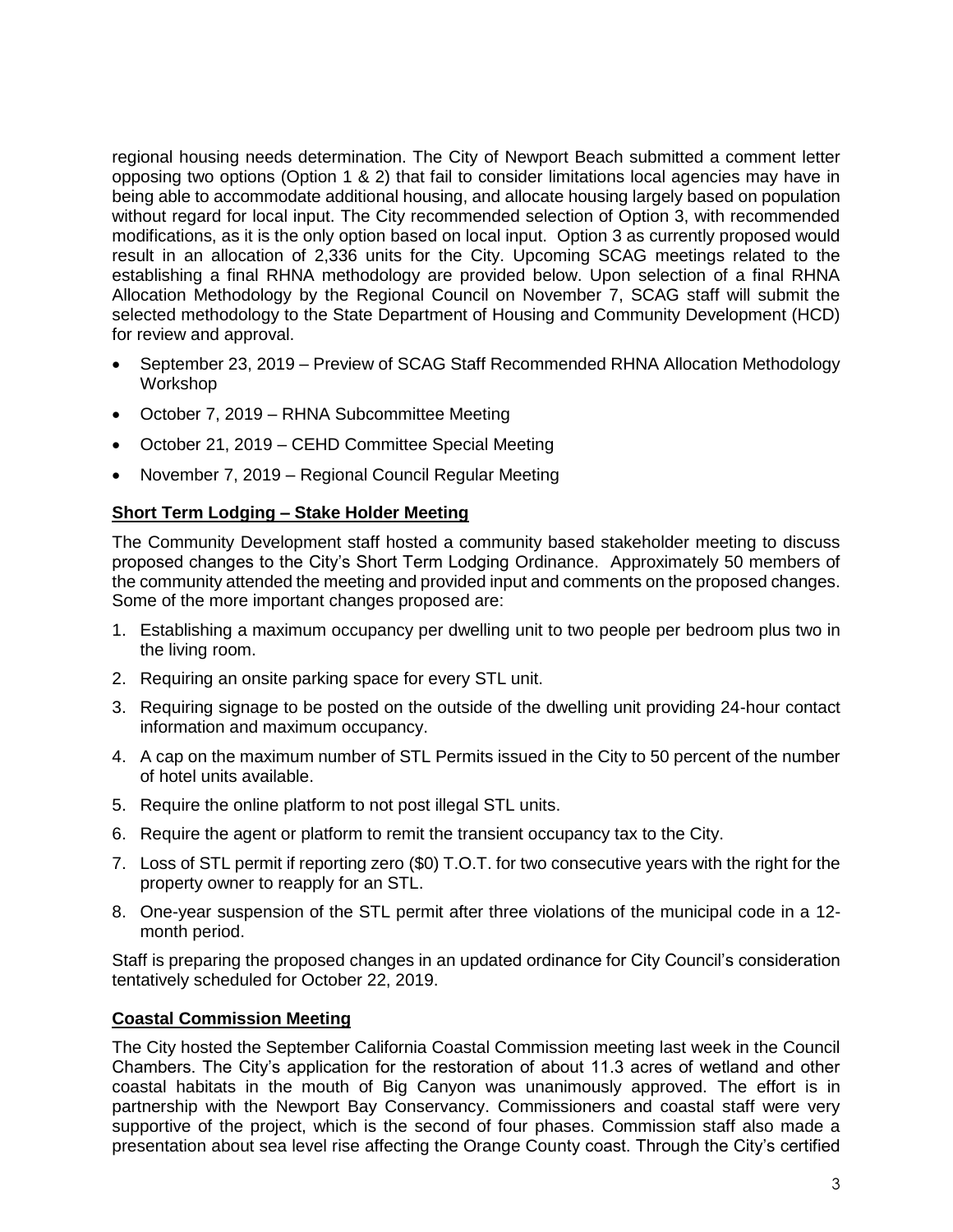Local Coastal Program (LCP), the City is currently reviewing new development to ensure it is not affected by coastal hazards for the economic life of the development. Additionally, the City is in the process of developing future strategies to address rising tides. Strategies include sand replenishment and dune habitat restoration or other natural techniques, increased bulkhead heights and armoring the lower harbor where necessary, and managed retreat where feasible. The City would implement these strategies when certain triggers are observed (i.e. measured rise in tides) as necessary to protect existing development, preserve public access and beaches, and to safeguard natural habitats. The City's comprehensive plan to adapt to sea level rise is in the early stages and it will need to include a significant amount of community engagement and dialog before it is submitted to the Coastal Commission for review. The Commission's presentation also focused on the flood insurance market that has experienced significant challenges recently due to uncertainty in the assessment of risk. The big take away was that as more information and planning takes place, risks will be better understood and the flood insurance market will be strengthened.

#### **Bayside Family Resort Hotel: Notice of Preparation and Public Scoping Meeting**

On Monday, September 16, 2019, the Community Development released a notice of preparation and initial study for the Bayside Family Resort Hotel (PA2016-175). The proposed Project consists of the construction of a three-level "family-style" hotel with up to 275 rooms. The notice of preparation includes an invitation for public input regarding what should be studied in the Environmental Impact Report (EIR). The 30-day public comment period runs from **September 16, 2019 through October 16, 2019**. An electronic copy of the notice of preparation and initial study are available online: [www.newportbeachca.gov/ceqa](http://www.newportbeachca.gov/ceqa) and hard copies are available to view at City Hall and public libraries. All comments or other responses to this notice should be submitted in writing to: Makana Nova, Associate Planner, City of Newport Beach, Community Development Department, 100 Civic Center Drive, Newport Beach, California 92660, [mnova@newportbeachca.gov,](mailto:mnova@newportbeachca.gov) 949-644-3249.

The City will also conduct a public scoping meeting where attendees can learn more about the proposed project and the EIR process. The meeting will be held on **Wednesday, September 25, 2019, at 5:00 p.m. in the Civic Center Community Room at 100 Civic Center Drive, Newport Beach, CA 92660**.

#### **Summer 2019 Customer Satisfaction Surveys - Marina Park Guest Slips**

The Harbor Department operates a twenty-three slip guest boater facility as part of the overall Marina Park complex, located on the shores of Newport Harbor along the Peninsula. During June, July and August of this year, 392 guest mariners booked short term stays in the marina. Fifty-three (53) of these visiting boaters shared feedback about their stays by completing a brief customer satisfaction survey.

Below is summary data from the survey respondents.

- 75.5% of respondents identified themselves as visiting boaters
- 24.5% of respondents identified as local boaters.
- 98% of respondents agreed or strongly agreed that they were satisfied with their stay.
- 92.5% of respondents agreed or strongly agreed that they received quality and value for the cost of their stay.
- 100% of respondents agreed or strongly agreed about their satisfaction with the overall appearance and condition of the guest slips.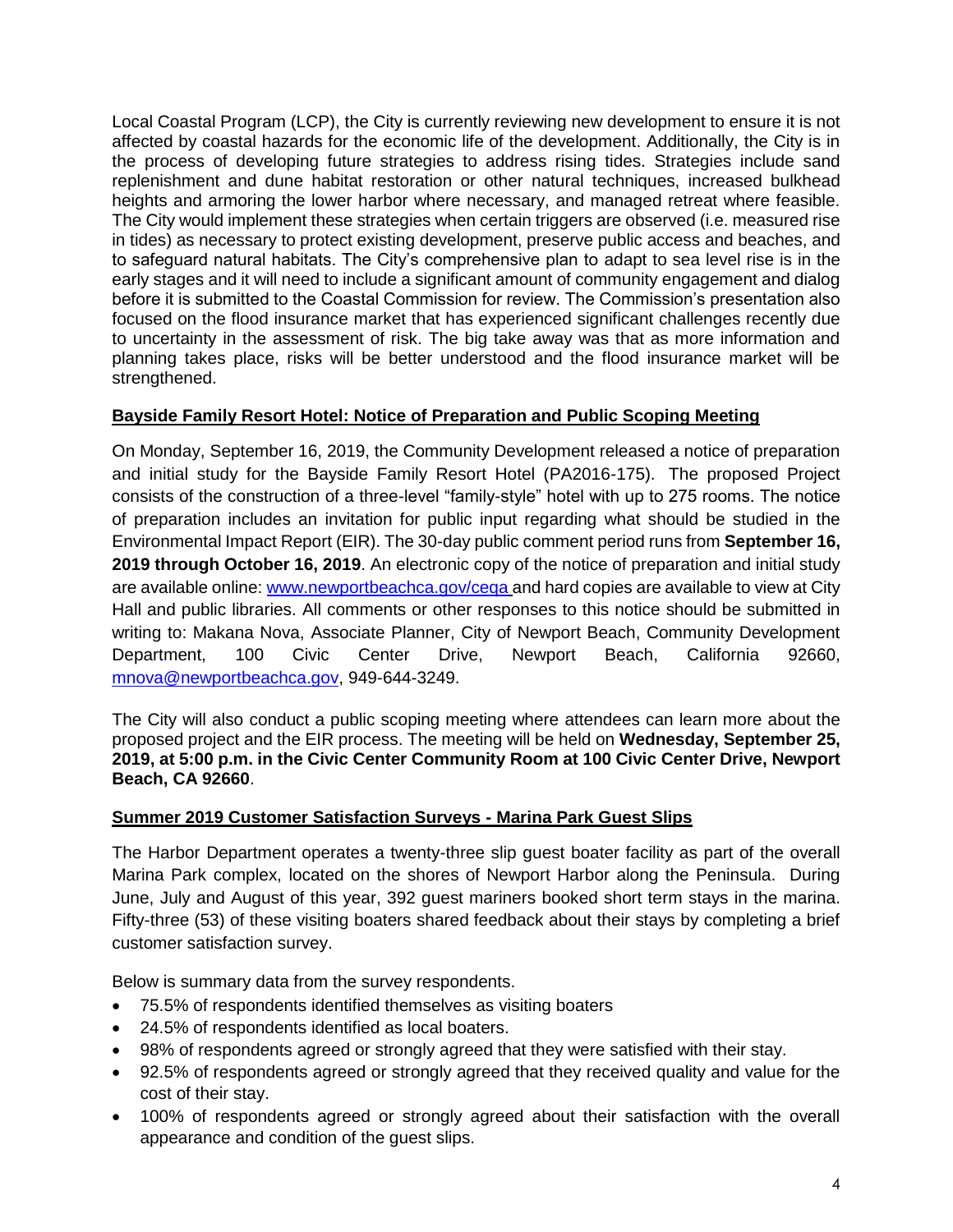- 100% of respondents agreed or strongly agreed with the level of care and commitment shown by Harbor Department staff
- 96% of respondents agreed or strongly agreed that they will return and/or recommend the facility of other boaters.

In addition to this encouraging feedback from customers about their experiences at the marina, survey responses also showed these visitors have a broader economic impact on the Newport Beach community, with 87% reporting that they patronized nearby restaurants, entertainment locations or other local commercial services are part of their stays.

#### **Balboa Village**

The City's landscape maintenance contractor, Park West, recently changed out the seasonal "Faux plants" in the hanging baskets throughout Balboa Village. The fall color theme replaces the summer geraniums and will be followed by poinsettias for the Christmas season. The seasonal plants are part of a recent Public Works Landscaping Division's renovation project throughout Balboa Village.

#### **Santa Ana River Mouth - Sand Management Maintenance Project by County of Orange (see attached notification)**

This week, the County of Orange advised the City that they will be starting to move in equipment this coming Monday and begin their semi-annual sand management maintenance work at the mouth of the Santa Ana River ahead of the winter storms. Last year the County received updated permits to allow them to relocate approximately 70,000 cubic yards of sand material from the Santa Ana River mouth and then place it on our City beaches anywhere from the Santa Ana River to the Balboa Pier area. This activity will take approximately six weeks to accomplish and the event will focus on placing sand between  $40<sup>th</sup>$  and  $52<sup>nd</sup>$  streets within the groin field (jetties). A minor amount of sand will also be placed on the west side of Balboa Pier where replenishment is needed. City Staff from Public Works, Recreation and Lifeguards will be coordinating with the County operation to ensure proper placement of the sand on our beaches and that public access to the water is maintained in a safe manner. Water access will be limited in the immediate location of placement, which will be enforced by our Lifeguard staff during the work day.

The County prepared the attached public notice that will be mailed out to the adjacent West Newport residents. In addition, the surrounding HOAs will be notified. Mobilization will take place next week and sand hauling on our beaches is scheduled to start on September 30. Any questions can be directed to Shannon Widor at the County of Orange at 714- 667-9759 or Michael Sinacori at the City at 949-644-3342.

#### **Recreation & Senior Services Summer Report**

The RSS Department offered swim, surf, BMX, robotics, dance and engineering camps just to name a few! This was a very successful summer serving the community with camps held at 11 parks, 18 facilities, and of course the beach! This summer we had 6,652 participants in our summer programs, compared to 6,479 in 2018 and totaling \$1.540 million in revenue this year compared to \$1.419 million in 2018.

The summer season included five Movie in the Park (MITP) nights held at Marina, Mariners, Cliff Drive, Grant Howald and Bayview Parks. The MITP series created an atmosphere for neighbors to enjoy the beautiful Newport evenings and build community with over 2,000 persons in attendance.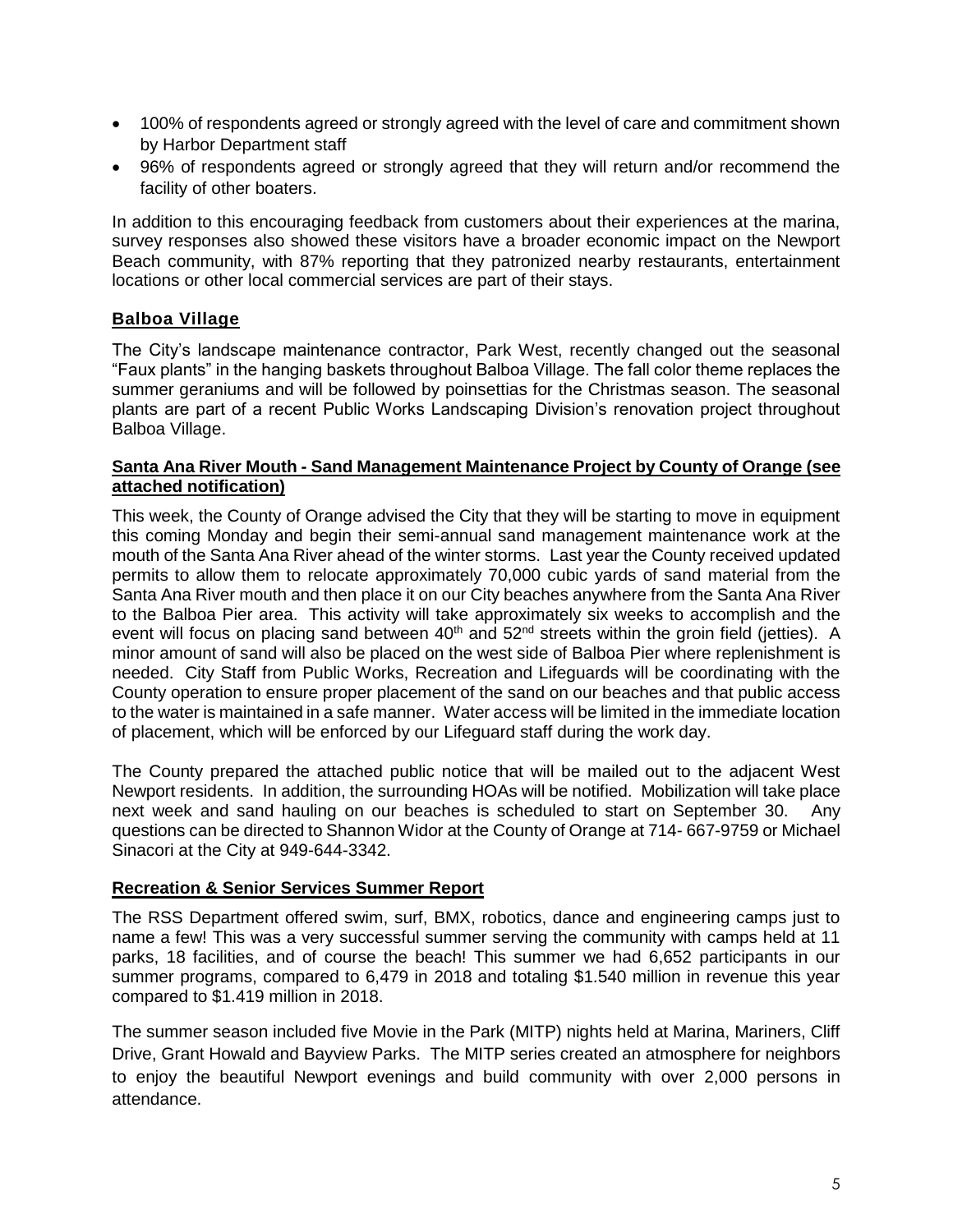Rounding out our summer entertainment was a Concert in the Park! Marina Park played host to the Tijuana Dogs bayside at Marina Park. The event was a rocking success with over 1,500 attendees dancing and enjoying the fabulous atmosphere at Marina Park.

#### **Notice of Recreation Contract Instructor Payments (please see attached memo)**

Recreation & Senior Services programs, in particular our OASIS Fitness Instruction, continue to be in high demand. City Council Policy F-14 specifies written notice to City Council when instructor fees exceed \$120,000. Instructors are paid a contracted percentage of revenues generated from participant registration fees, resulting in one vendor reaching the noticing threshold as explained in the attached memo.

#### **Buck Gully Trail (One Way Bike Traffic)**

Starting October 12, the City will implement one-way bike traffic on Buck Gully Trail on the uphill route from Poppy trailhead to San Joaquin Hills Road to reduce speeds and increase safety for all trail users. Use of the trail system has significantly increased since 2012. In 2018, over 34,000 users utilized the trail system, with approximately 9% of the use by bikers and 91% from hikers and trail runners. Sections of the Buck Gully Trail are steep, narrow or have blind corners and consequently contribute to high rates of downhill speed and near collisions. Similar one-way traffic limitations have been implemented in other local trail areas, including Whiting Ranch Wilderness Park, and have been successful at reducing accidents. Temporary A-frame signage has been placed throughout Buck Gully and the City's land management contractor, Irvine Ranch Conservancy, will assist with educating trail users of the upcoming change and installing permanent signage.

#### **Storm Season Preparations Have Begun**

In preparation for the winter season, last week the Storm Drain Crew completed the annual installation of the 2,750 gallon-per-minute de-watering pump, and 6" PVC hard line piping at the low-lying area of 30th Street and Lafayette Avenue in Cannery Village. The pump will minimize street and private property flooding if high tide and rain events occur simultaneously.

#### **Catch Basin Cleaning**

Next week, the Utilities Storm Drain division crew along with a contracted service provider (Downstream Services) will start our annual inspection and cleaning of the 3,268 catch basins, 29,074 lineal feet of open drainage ditches and 23 Continuous Deflective Separation (CDS) units. These efforts help keep our harbor and ocean clean.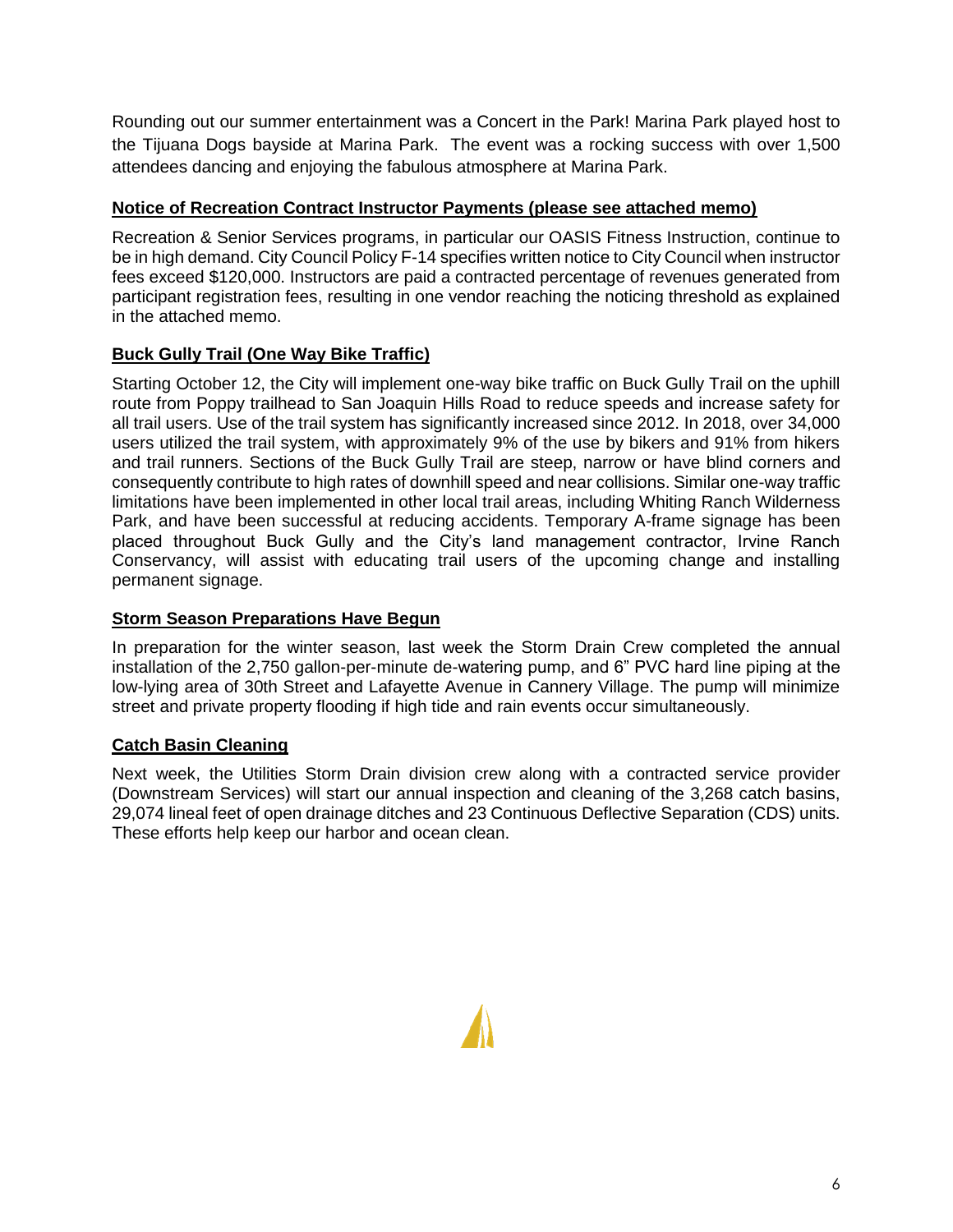

**CITY OF NEWPORT BEACH** Laura Detweiler 100 Civic Center Drive Newport Beach, California 92660 949 644‐3157 | 949 644‐3155 FAX newportbeachca.gov/recreation

September 9, 2019

| TO:                 | HONORABLE MAYOR AND MEMBERS OF THE CITY COUNCIL                                            |  |  |  |
|---------------------|--------------------------------------------------------------------------------------------|--|--|--|
| <b>FROM:</b>        | Grace K. Leung, City Manager - 949-644-3001,<br>gleung@newportbeachca.gov                  |  |  |  |
| <b>PREPARED BY:</b> | Laura Detweiler, Recreation and Senior Services Director,<br>Idetweiler@newportbeachca.gov |  |  |  |
| <b>PHONE:</b>       | 949-644-3151                                                                               |  |  |  |
| <b>SUBJECT:</b>     | <b>Recreation Contract Instructor Payments F-14 Notice</b>                                 |  |  |  |

In accordance with Council Policy F‐14 regarding Independent Instructional and Recreation Contractors, written notice to the City Manager is given when contract instructor payments exceed \$75,000, and to City Council when payments exceed \$120,000. Close out of the month of August indicated the following notice threshold below.

| <b>Vendor</b><br>ID | <b>Instructor Name</b> | Type of<br><b>Instruction</b> | <b>Contract</b><br><b>Start Date</b> | Date<br>Exceed | <b>Payment To</b><br>Date | Revenue   |
|---------------------|------------------------|-------------------------------|--------------------------------------|----------------|---------------------------|-----------|
| 18981               | <b>BRENDA M SMITH</b>  | <b>OASIS FITNESS</b>          | 01/01/2018                           | 09/06/2019     | \$120,259                 | \$176,767 |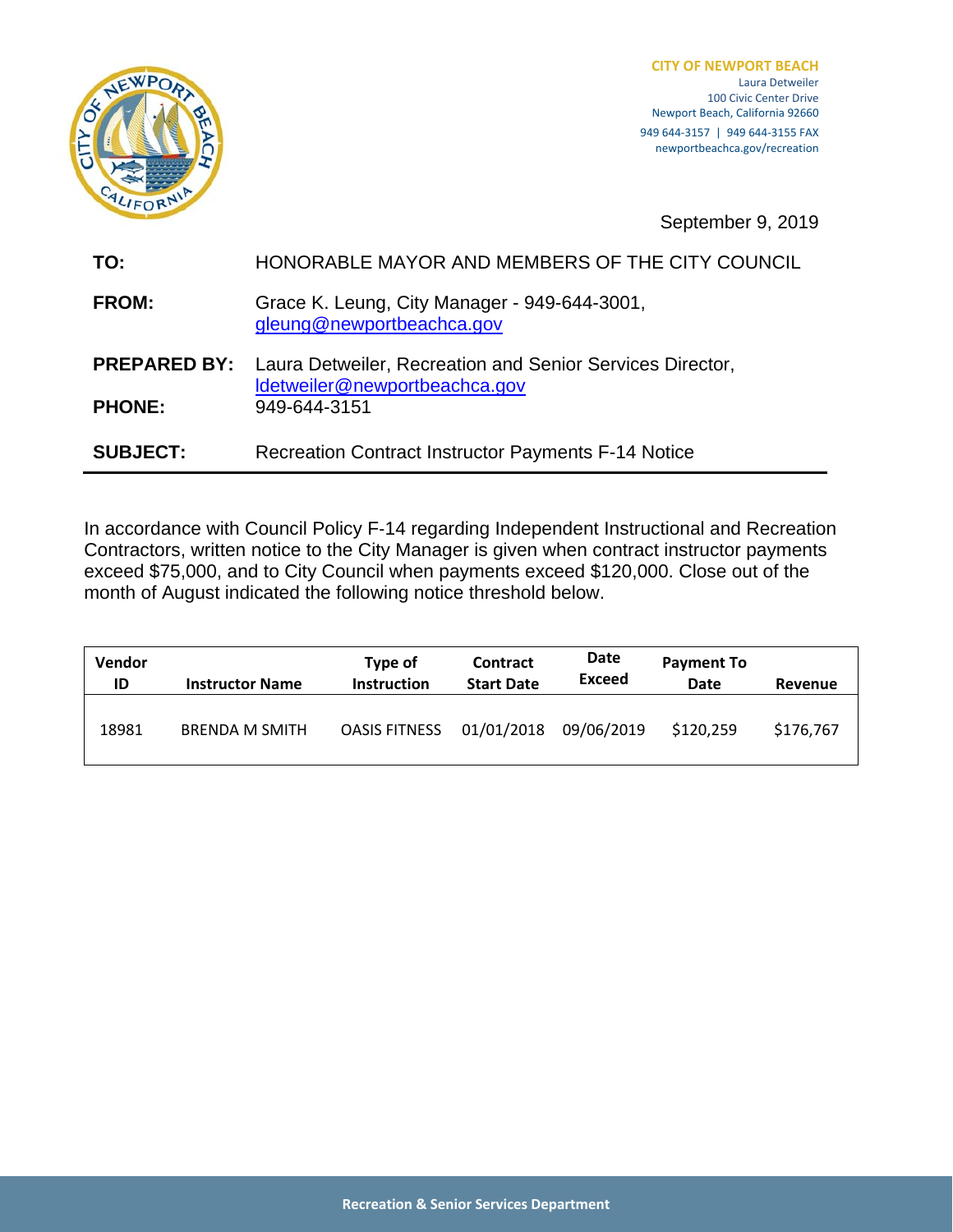# Construction Alert

#### September 19, 2019

## **Santa Ana River Flood Control Channel Maintenance/Excess Sand Removal**

## **Project Summary**

Removal of naturally accumulated sand in the area is performed 1-2 times per year, as routine maintenance, particularly before storm season (starting in October), to prevent potential water flow blockages.



## **WHERE**

At the Santa Ana River flood control channel outlet between the cities of Huntington Beach and Newport Beach, west of Pacific Coast Highway.

#### \* *See other side for sand placement locations*





**OCPublicWorks** 

#### 1. Approximately 70,000 cubic yards of accumulated sand will be removed from the channel outlet, as allowed through a regulatory permit for flood control maintenance. Removing the excess sand minimizes potential flood risks during rain events and also maintains the natural tidal flow with the adjacent Newport Shores marsh area.

2. Additionally, in coordination with the City of Newport Beach, crews will transport the removed sand to City beach areas that would benefit most from replenishment.

Your safety is the top priority! Large equipment will be used. Please observe all caution signs / barriers, and stay a safe distance from the work area.



#### **Anticipated Construction Duration:**

September 23 — late November 2019

#### **Equipment Operation:**

Weekdays, 7:00 am — 3:30 pm

*Crew members may be working on site 6:00 am—4:30 pm. Work schedule is tentative and subject to change.* 

### **CONTACT INFORMATION**

- **Shannon Widor, OCPW | 714.667.9759 www.ocpublicworks.com ProjectInfo@ocpw.ocgov.com Facebook.com/ocpublicworks**
	- **Twitter.com/ocpublicworks**